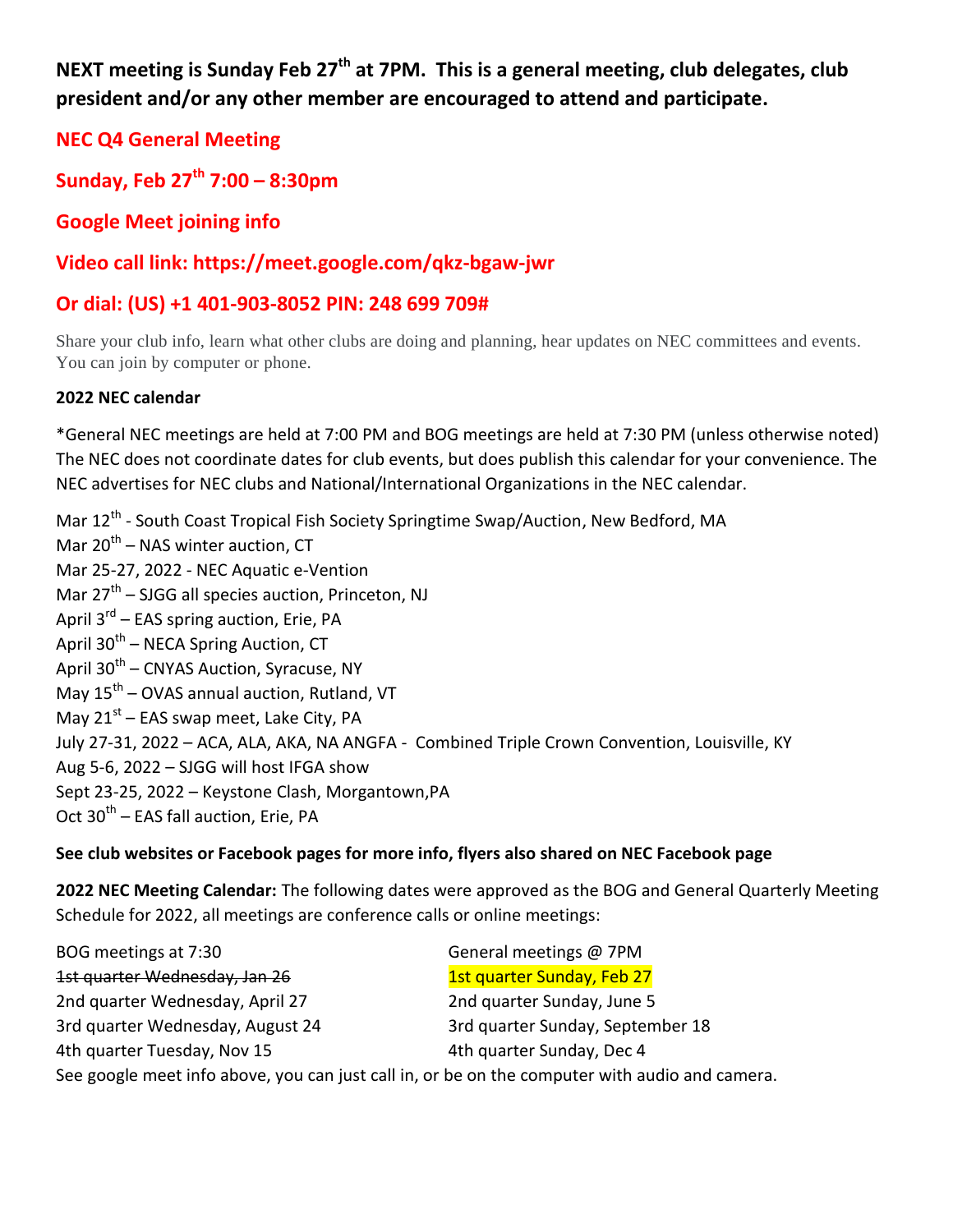

#### **NEC Aquatic e-Vention update!**

The NEC convention will be held virtually again in 2022 and you can expect a truly exciting event! Although an in person event is what so many of us want, the reality is there is too much uncertainty at this time. So we are planning the best virtual convention yet with new and innovative ways to connect with fellow hobbyists and legendary speakers too! There will be no registration cost and hope everyone takes advantage of this outstanding opportunity. We do hope many will take advantage of the outstanding Raffle we have, you can pay for tickets thru PayPal here: [Get Raffle Tickets](https://www.paypal.com/paypalme/NECevention?country.x=US&locale.x=en_US)

Please sign up for our convention mailing list where important updates and reminders will be distributed. This will be thru Mailchimp, signup here: [e-Vention mailing](http://eepurl.com/hQ2GVr) list.

Online auction: Just like last year, there will be multiple exchange locations with the NEC coordinating the delivery among the different locations, so everyone can bid on all lots! Details at <https://auction.fish/auctions/nec-aquatic-e-vention-auction/>Pickup will be Saturday April 2, see rules for locations and time. Bidding opens March 19<sup>th</sup> and closes March 31<sup>st</sup>.

Spread the word far and wide! All info at<https://northeastcouncil.org/basic-page/nec-aquatic-e-vention-2022>

## **Legislation Update**

The Facts of the Lacey Act Amendments in the COMPETES Act of 2022 (H.R.4521)

There has been considerable conversation, and unfortunately also some incorrect interpretations, over the past days concerning amendments to the Lacey Act that are included in the COMPETES Act of 2022, and we want to set the record straight. The fact is that these amendments are still included in the legislation that will be considered by the Senate, they were not removed prior to H.R. 4521 passing in the House. And the more important fact is that these amendments pose a significant threat to everyone who owns, breeds, raises, transports, sells, or provides products and services to care for all animals other than cats and dogs.

What we do know is that these amendments would: authorize the U.S. Fish and Wildlife Service to prevent interstate transport of species listed as injurious; create a white list of import-approved species and any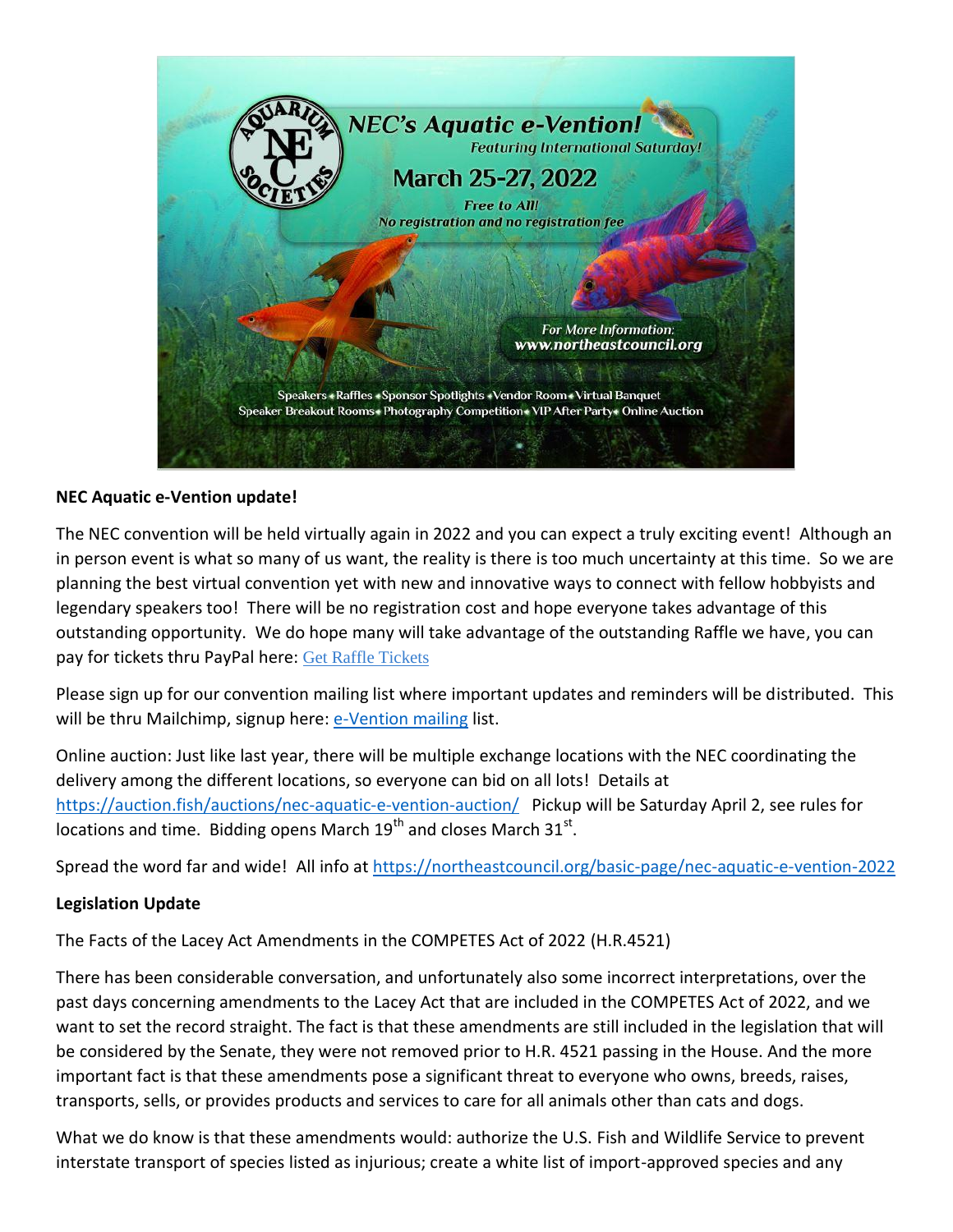animal not listed would be considered injurious and banned by default; and enable the Secretary of the Interior to use an "emergency declaration" to prohibit importation of a species suspected to be injurious to humans, agriculture, horticulture, forestry, wildlife, or wildlife resources for up to three years with no public or Congressional input.

What this means is that importing or transporting across state lines animals would immediately become unlawful, should those species not have cleared the complex and lengthy process of being deemed "not injurious". And at any time, a species could be banned on short notice for years via a variety of factors that cause it to be considered injurious. This would trigger a domino effect across the live animal economy, devastating not only those businesses and farms that sell those species, but also manufacturers, distributors and retailers who produce and sell products to grow or care for them.

The COMPETES Act is now in the Senate after passing the House on February 4, 2022. What we do not yet know is whether the Senate will take up the House bill for consideration or opt to reconcile it with their own bill that passed this past summer, the U.S. Innovation and Competition Act (USICA) (S. 1260).

Our call to action is this: Please watch closely for communication from the organizations that have signed this letter and monitor their websites. When the time comes to act there will be a very short period during which we can effectively counter this effort.

Mike Bober, CAE President/CEO, Pet Industry Joint Advisory Council

Jim Parsons President, National Aquaculture Association

Phil Goss President, United States Association of Reptile Keepers

Andrew Darmohraj, CAE Interim CEO, American Pet Products Association

## **NEC Dues are Due!**

Invoices are being sent out to all member clubs for payment of annual dues. You don't have to wait for an invoice, keep your club in good standing by mailing a check for \$50 made out to the NEC to Treasurer Janine Banks, 315 US Route 2, Grand Isle, VT 05458 or pay via PayPal at necconvention@northeastcouncil.org.

#### **NEC Slide and Videos**

All video and slide presentations are available to any NEC club to use as their monthly meeting program. Any other use should be discussed with the NEC slide and video chairman prior to the request. Please make requests as far in advance as possible to allow for scheduling and regular mail delivery. The NEC will pay for standard postage to the requesting NEC club. Any NEC club requesting expedited delivery will need to pay for that postage. The NEC club requesting the program is responsible for postage back. Failure to return the program will result in a \$50 replacement charge. Please return programs within 14 days after the scheduled meeting. Requests should be made to: David Banks, 315 US RT 2, Grand Isle, VT 05458, Email: dbanks@together.net or 802-372-8716 Last published library listing: May 15, 2020 NEC Newsletter and on the NEC website:<http://northeastcouncil.org/basic-page/nec-lending-library>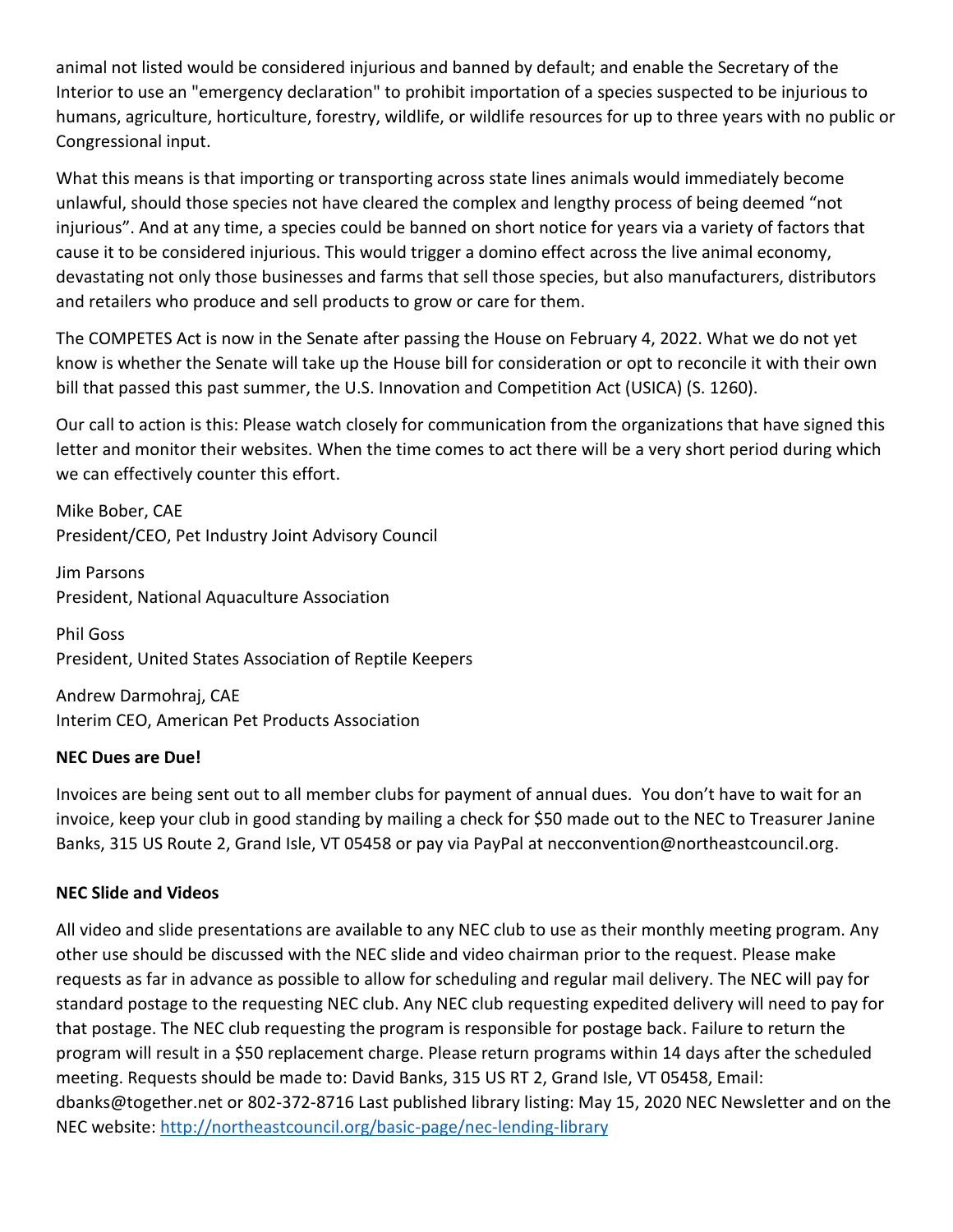**Breeder Participation Program –** please submit all entries to [dbanks@together.net](mailto:dbanks@together.net) If you have questions let me know. If you have not participated in the past, it is never too late to start. Let other clubs know you have breeders in your club! Point can be submitted by individuals or clubs. Annual prizes for top breeders, and cumulative plateaus too.

**Article Competition** - Please send all submissions to: Dave Hardenbrook, Articles Chair, david.hardenbrook@cox.net

#### **NEC MEMBER CLUBS:**

Aquarium Club of Lancaster County ACLC Boston Aquarium Society BAS Brooklyn Aquarium Society BASNY Bucks County Aquarium Society BCAS Capital Cichlid Association CCA Central New York Aquarium Society CNYAS Cichlid Club of York CCY Connecticut Aquatic Plant Enthusiasts CAPE Connecticut Betta Club CBC Danbury Area Aquarium Society DAAS Diamond State Aquarium Society DSAS Erie Aquarium Society EAS Greater City Aquarium Society GCAS Jersey Shore Aquarium Society JSAS Koi Organization International K.O.I. Long Island Aquarium Society LIAS Long Island Killifish Association LIKA Metropolitan Area Killifish Association MAKA Nassau County Aquarium Society NCAS New England Cichlid Association NECA New England Fancy Guppy Association NEFG Northeast Livebearers Association NELA North Jersey Aquarium Society NJAS Norwalk Aquarium Society NAS Otter Valley Aquarium Society OVAS PA Guppy Club PAGC Pioneer Valley Aquarium Society PVAS Pioneer Valley Water Garden & Koi Club PVWG&K Skylands Aquarium & Water Garden Group SAWGG South Jersey Guppy Group SJGG Southern New England Killifish Association SNEKA Tropical Fish Club of Burlington TFCB Tropical Fish Society of Rhode Island TFSRI Upstate NY Killifish Association UNYKA Worcester Aquarium Society WAS